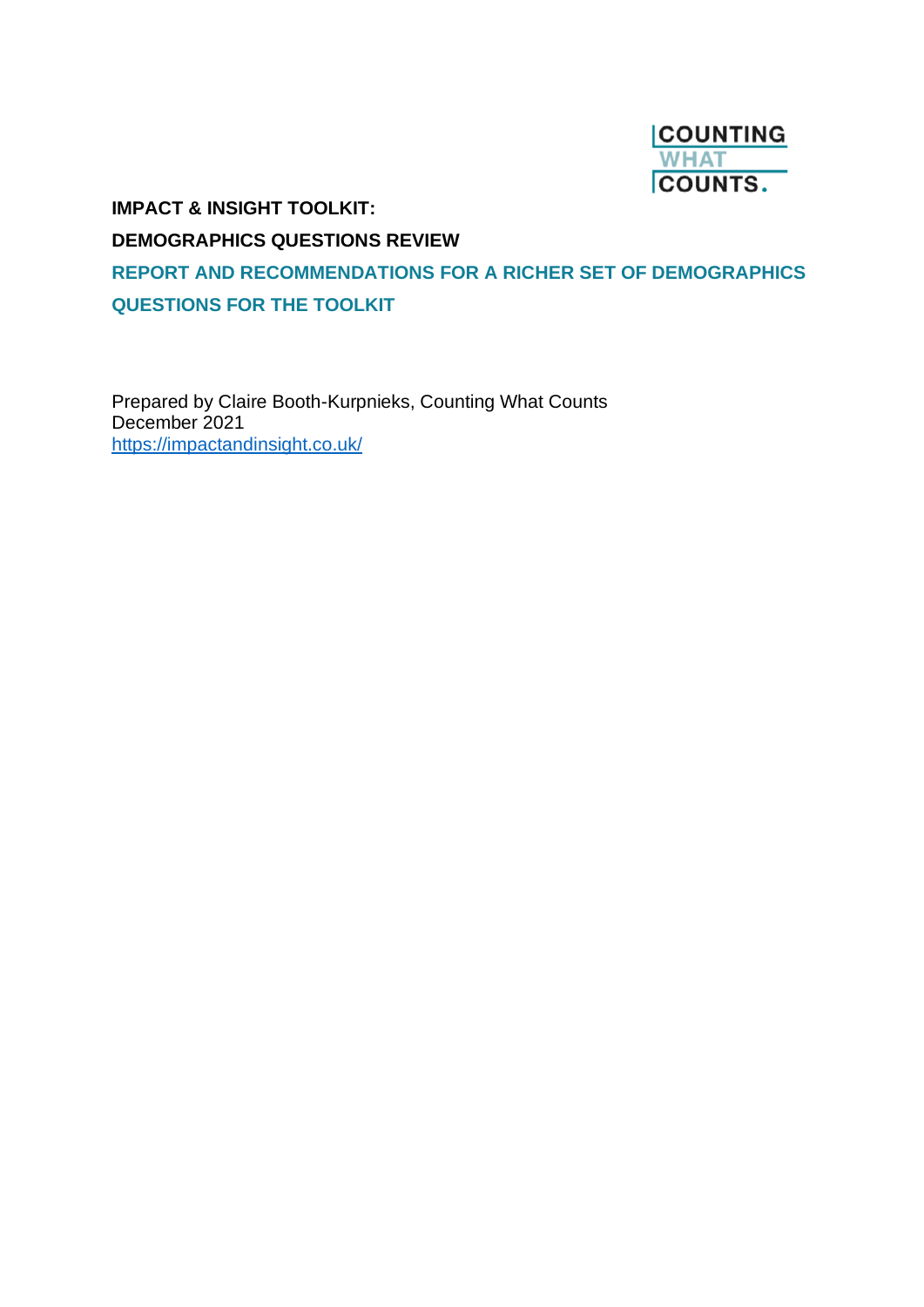# <span id="page-1-0"></span>**Table of Contents**

| 3. |  |
|----|--|
|    |  |
|    |  |
|    |  |
|    |  |
|    |  |
|    |  |
| 4. |  |
|    |  |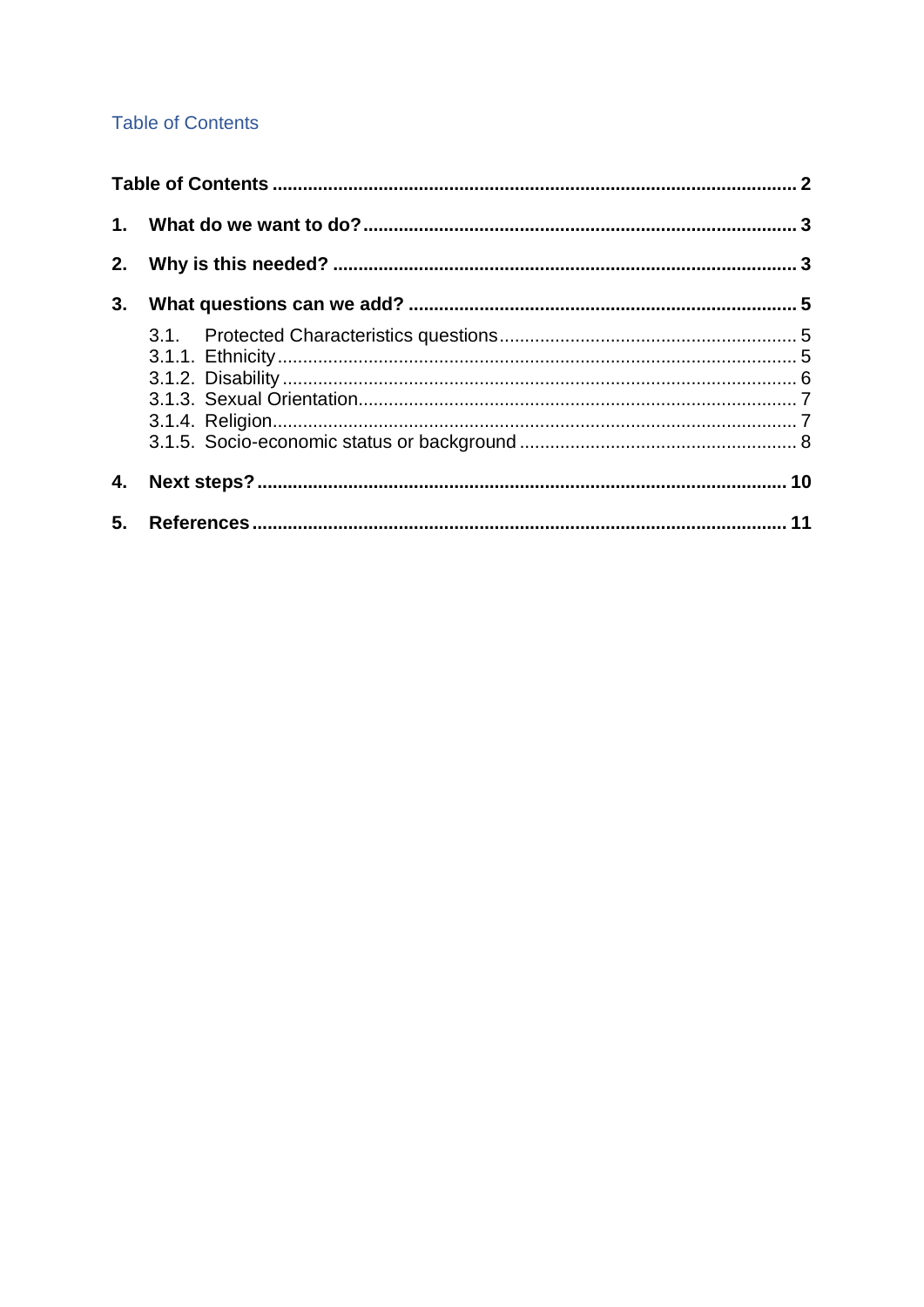# **DEMOGRAPHICS QUESTIONS REVIEW AND REPORT**

### <span id="page-2-0"></span>1. What do we want to do?

We want to develop a new bank of questions to cover a more in-depth overview of a survey respondent's demographic information.

## <span id="page-2-1"></span>2. Why is this needed?

As both academic and policy research will attest, the production and consumption of culture in the UK is stratified along the lines of age, gender, ethnicity, disability and social background; for example, socio-economic background, current occupation and education level (Bennett et al., 2008; Leguina and Miles, 2017; O'Brien et al., 2017, Chan and Goldthorpe, 2007; Oakley and O'Brien, 2015). Another intersecting issue is geographical location (Leguina and Miles, 2017).

In 2015, Arts Council England (ACE) established their 'Creative Case for Diversity' in which their National Portfolio Organisations (NPOs) must demonstrate, in ways that are appropriate to that organisation, how they are "integrating diversity" into their artistic programme, "engaging a diverse range of people in developing and delivering their programme"; "identifying and prioritising resource to deliver diverse work" (ACE, 2020a). This has been integrated into the 2020-2030 Let's Create strategy through the 'Inclusivity and Relevance' investment principle which aims to "address the persistent and widespread lack of diversity and inclusivity in cultural organisations' leadership, governance, workforce and audience" by asking organisations to "demonstrate how they are listening to the voices of the public, including children and young people, artists and creative practitioners… [and] how they are reflecting what they hear in the planning of their work" (ACE, 2020b).

Despite widening participation being a priority for cultural policy, Taking Part data suggests that there has been little movement over the past decade (The Warwick Commission, 2015; Jancovich and Stephenson, 2021). Taking the last 'normal' year of participation, 2018-2019, the survey found that 87.6% of people in higher managerial, administrative and professional occupations had engaged with the arts in the last 12 months, compared to 78% of those in intermediate occupations and 68.6% of survey respondents in routine and manual occupations. These figures were similar in both the 2017-2018 and 2016-2017 surveys. Prior to this, survey respondents were grouped into higher and lower socio-economic groups; in 2018- 2019 this found that 85.4% of those in the 'upper' group had participated in the arts in the past 12 months, compared to 67% in the lower' group. This demonstrates an increase in participation in both groups of about 2% since 2008-2009 ('Upper' was 83.3% and 'Lower' was 64.6%), but the gap in participation has been stable.

Looking at ethnicity in 2018-2019, 79.3% of White respondents had participated in the arts, compared to 59.7% of Asian respondents, 68.5% of Black respondents and 66.5% of respondents who had stated their ethnicity as 'Other'. On the other hand, 88.7% of survey respondents who described their ethnicity as 'Mixed' had participated in the arts in the last 12 months. The survey data from 2017-2018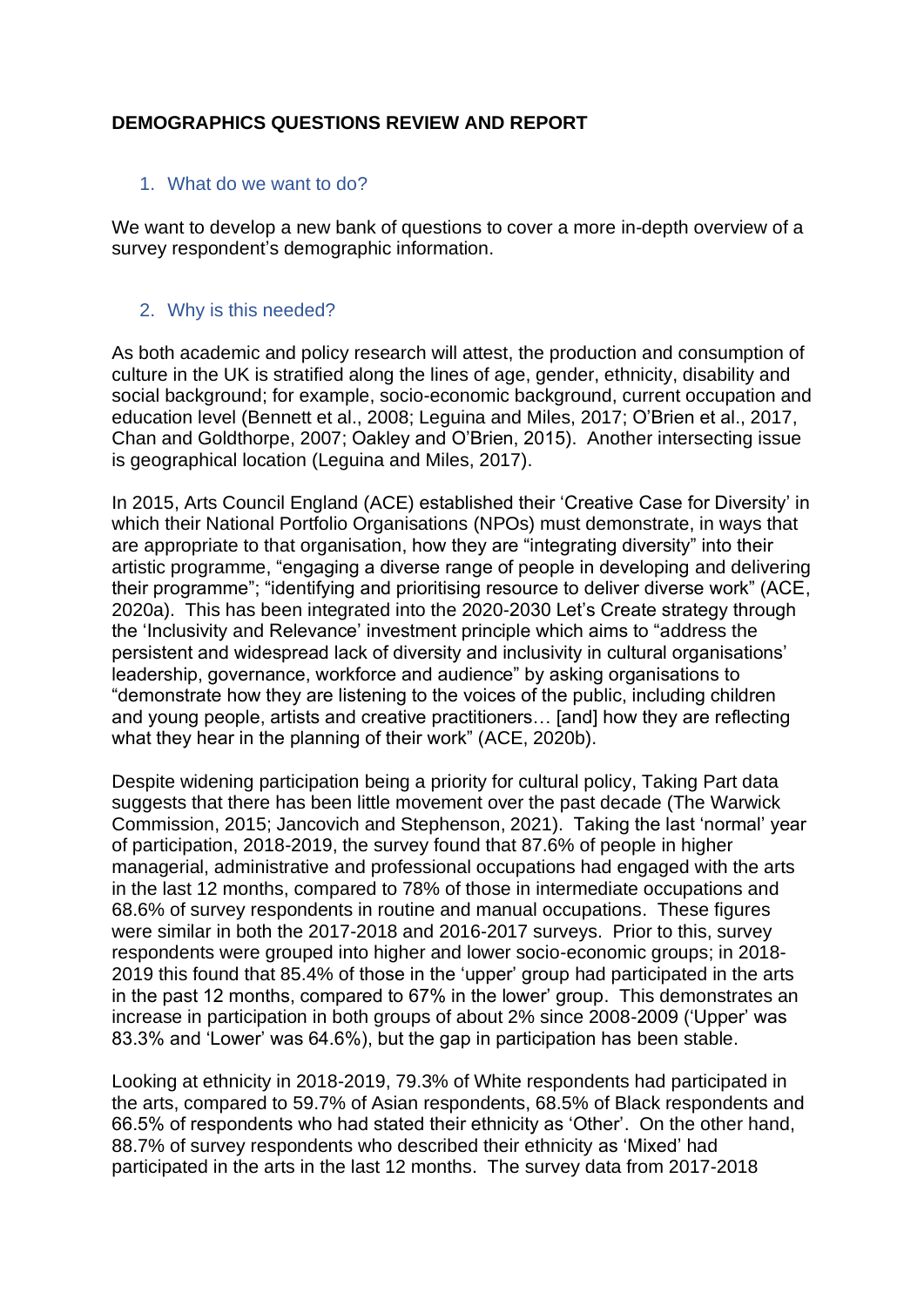suggests that this gap had widened between 'White' respondents, and those from 'Black', 'Asian' or 'Other' ethnic backgrounds. It is difficult to compare to data of previous years as ethnicity had previously been grouped in 'White' and 'Black or ethnic minority' categories.

In terms of more regular participation, this becomes an issue of equity as, according to the Warwick Commission in 2015, "the wealthiest, better educated and least ethnically diverse 8% of the population forms the most culturally active segment of all", accounting, between 2012 and 2015: for 28% of attendance to live theatre; 44% of attendance to live music; 27% of attendance to visual arts. Across these artforms, this highly engaged 8% accumulates £216 per head of Arts Council England funding.

In considering this gap, as well as recognising the inequity of access to cultural experiences that some communities face, The Warwick Commission also points to a mismatch between "the public's taste and the publicly funded cultural offer - posing a challenge of relevance as well as accessibility" (2015, 34). This is often positioned as a 'participation deficit' (Miles and Gibson, 2017), in which cultural consumption is the norm and therefore individuals and communities who fail to participate are 'not normal' and need to be fixed (Oakley and O'Brien, 2015). The focus here is on widening engagement with the current publicly funded offer, rather than looking critically at "the policies, projects and practices that create and sustain structural inequities in regard to how different people's cultural lives are values and supported" (Jancovich and Stephenson, 2021, 7). In other words, if people are not participating in publicly funded culture, then is the relevant culture being funded?

Similar issues arise when it comes to cultural production. Following on from Du Gray et al.'s "circuits of culture" (1997), and more recently Holden's "cultural ecology" (2015), there are well-known flows between those who produce and those who consume culture. There certainly is a relationship between inequalities of production; inequalities of consumption; inequalities of representation (Oakley and O'Brien, 2015). Carey et al. (2020), in their report for the Policy and Evidence Centre, find that those from privileged backgrounds "dominate key creative roles in the sector, shaping what goes on stage, page and screen" (2).

However, in their 2017 special issue of Cultural Sociology, O'Brien et al. suggest that simply having "a more diverse workforce does not necessarily translate into more diverse representation", when decision-makers, often still the default 'white-male' "consider the productions that foreground issues of marginality or minority experience a risky investment" (O'Brien et al. 2017, 275). In fact, as found in the research of Anamik Saha, published in the same issue, work seeking to engage 'new audiences' can in fact work to reproduce "reductive representations of race" (O'Brien et al. 2017). Moreover, the *Panic! Social Class, Taste and Inequalities in the Creative Industries* report suggests that "the taste patterns of cultural workers are substantially different from those of the rest of the population" (Brooke et al., 2018, 2).

Adding further demographic questions to the Toolkit gives us the opportunity to help organisations think reflectively about how the work they are making is relevant to the communities in which they are working, providing more context about the effectiveness of their programme (Jancovich and Stephenson, 2021). At present,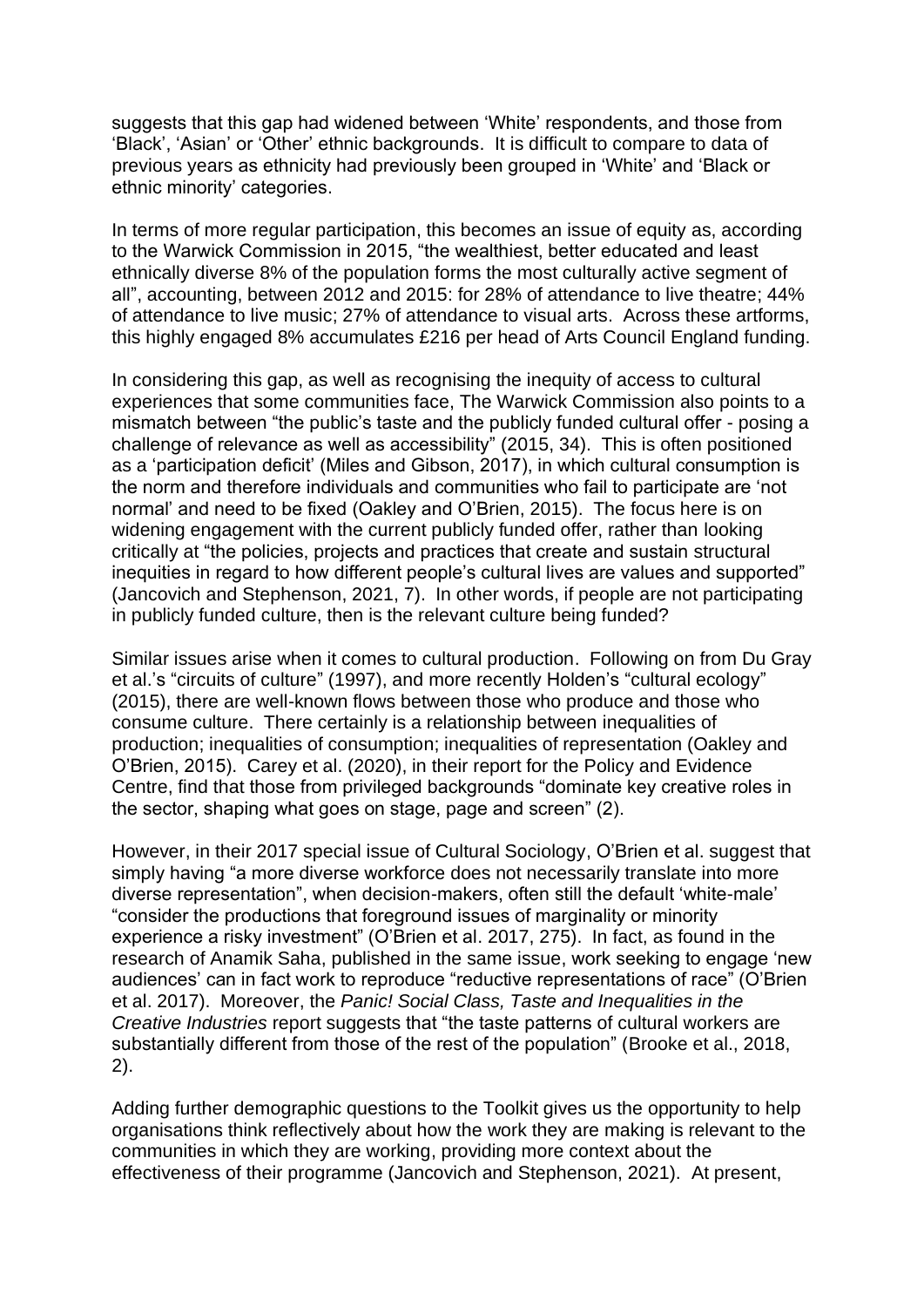organisations can collect information about the demographics of their audience through their Audience Finder surveys. However, while this connects data on who is attending and their motivation for doing so, the Toolkit would be able to add to this data considerations around whether the creative intentions of a work were felt by different demographics within an audience. We know that there is an appetite for this as some organisations have already added in more comprehensive demographics questions to their surveys. Moreover, by including demographics questions in both Toolkit and Audience Finder, organisations will be able to gain a greater insight of their audience in seeing if the demographic of each survey matches up. For example, are some subsets of the audience filling in Toolkit whereas others are filling in Audience Finder?

In doing so, it would help fill the gap identified by Oakley and O'Brien in their critical literature review *Cultural Value and Inequality* about "the fine-grained understanding of minority and ethnic cultural consumption and its relationship to cultural value" (2015, 7) as well as the gap of publicly available data on cultural consumption and social class. Moreover, if we encourage self-assessors to also fill in the demographics questions, it will potentially offer much needed insight into who is producing cultural experiences and products, and how they are consumed. As such, developing this data which connects creative intentions, cultural experiences, and demographics, will be of great use to other researchers and policy makers, as well as affording CWC opportunities for analysis.

## <span id="page-4-0"></span>3. What questions can we add?

It has been recognised that an intersectional approach is needed to understand inequities in cultural production and cultural consumption (Brook et al., 2018). Consequently, we need to develop a set of questions that strikes a balance between quantity of questions and the utility of data that they will collect. It has been recognised by research done previously with ACE that organisations are keen to collect this information if the rationale for doing so is clear (Oman, 2019).

The Toolkit survey already collects data on age, gender and location (through the provision of postcode data). In addition, we will consider adding questions relating to ethnicity, disability, sexuality, religion and social class. Organisations will be able to choose which of these questions are relevant to their audiences and evaluations. The first 4 of these relate to 'protected characteristics' of the 2010 Equality Act, and have established questions that are used across surveys. It is recommended to follow the Harmonised Census questions in this instance to allow for crosscomparison with other national data sets. As a point of comparison, surveys that collect demographic data about cultural production and consumption have been reviewed, including: Audience Finder, Taking Part, Arts Council England's Annual Survey for NPOs, as well as questions from the 2021 census (see Appendix 1).

<span id="page-4-1"></span>3.1. Protected Characteristics questions

<span id="page-4-2"></span>3.1.1. Ethnicity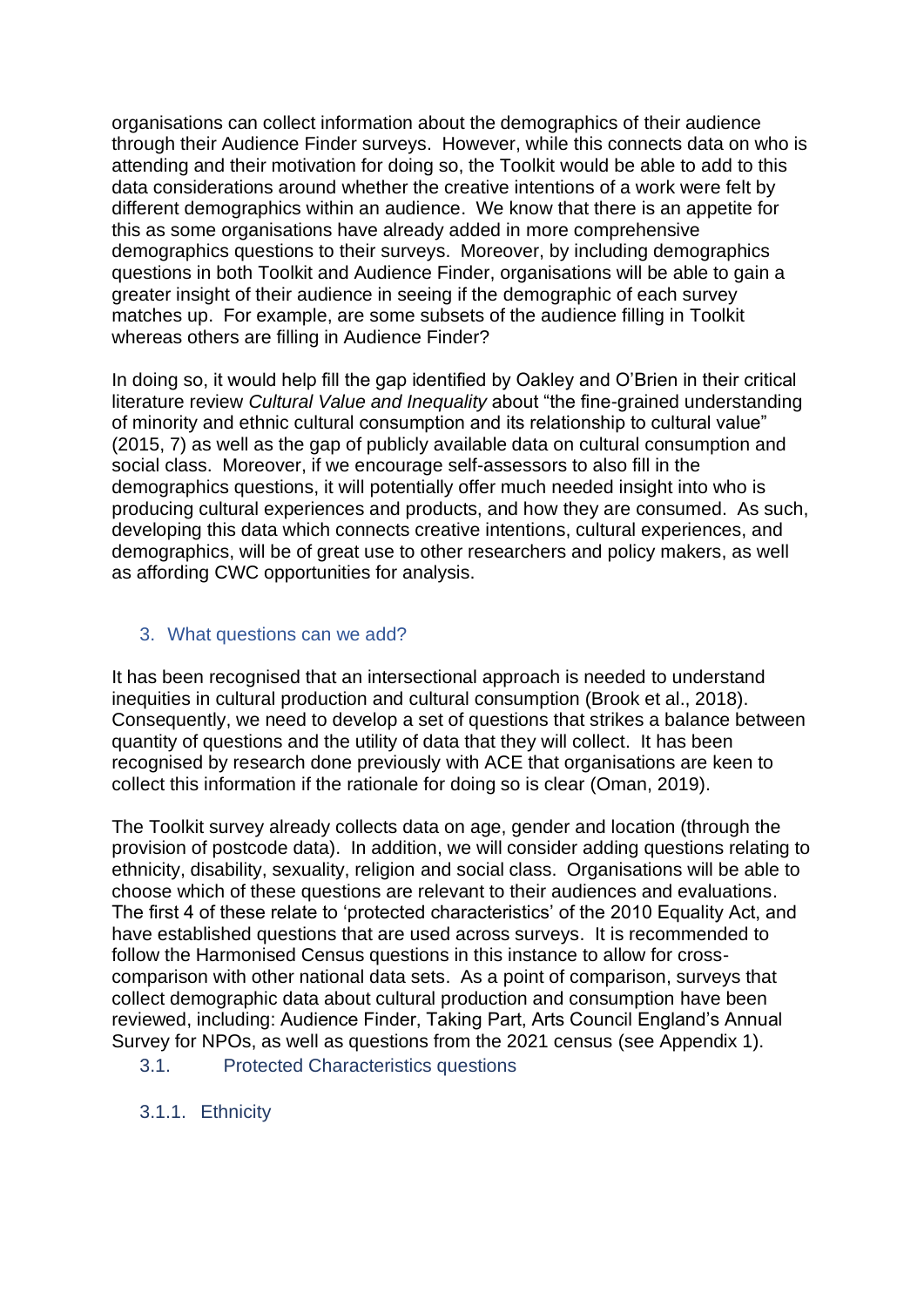All surveys reviewed follow the convention of the Census question. It is recommended that the Toolkit follows the same convention. Recommended question:

#### What is your ethnic group?

### **White**

English, Welsh, Scottish, Northern Irish or British Irish Gypsy or Irish Traveller Roma Any other White background (free text- write in 'other' response)

### **Mixed or Multiple ethnic group or background**

White and Black Caribbean White and Black African White and Asian Any other Mixed or Multiple background (free text- write in 'other' response)

### **Asian or Asian British background**

Indian Pakistani Bangladeshi Chinese Another other Asian background (free text- write in 'other' response)

# **Black, Black British, Caribbean or African ethnic group or background:**

Caribbean African background, write in below Any other Black, Black British or Caribbean background (free text- write in 'other' response)

### **Other ethnic group or background:**

Arab Any other ethnic group (free text- write in 'other')

### **Prefer not to say**

# <span id="page-5-0"></span>3.1.2. Disability

The Taking Part survey, Audience Finder and the Census all include a multi-part question. Both Taking Part and the Census ask the question '*Do you have any physical or mental health conditions or illness lasting or expected to last 12 months or more?'* (Yes/No/ Prefer not to say) followed by a question asking, '*Do any of your conditions or illnesses reduce your ability to carry out day-to-day activities?*' (Yes, a lot/ Yes, a little/ Not at all).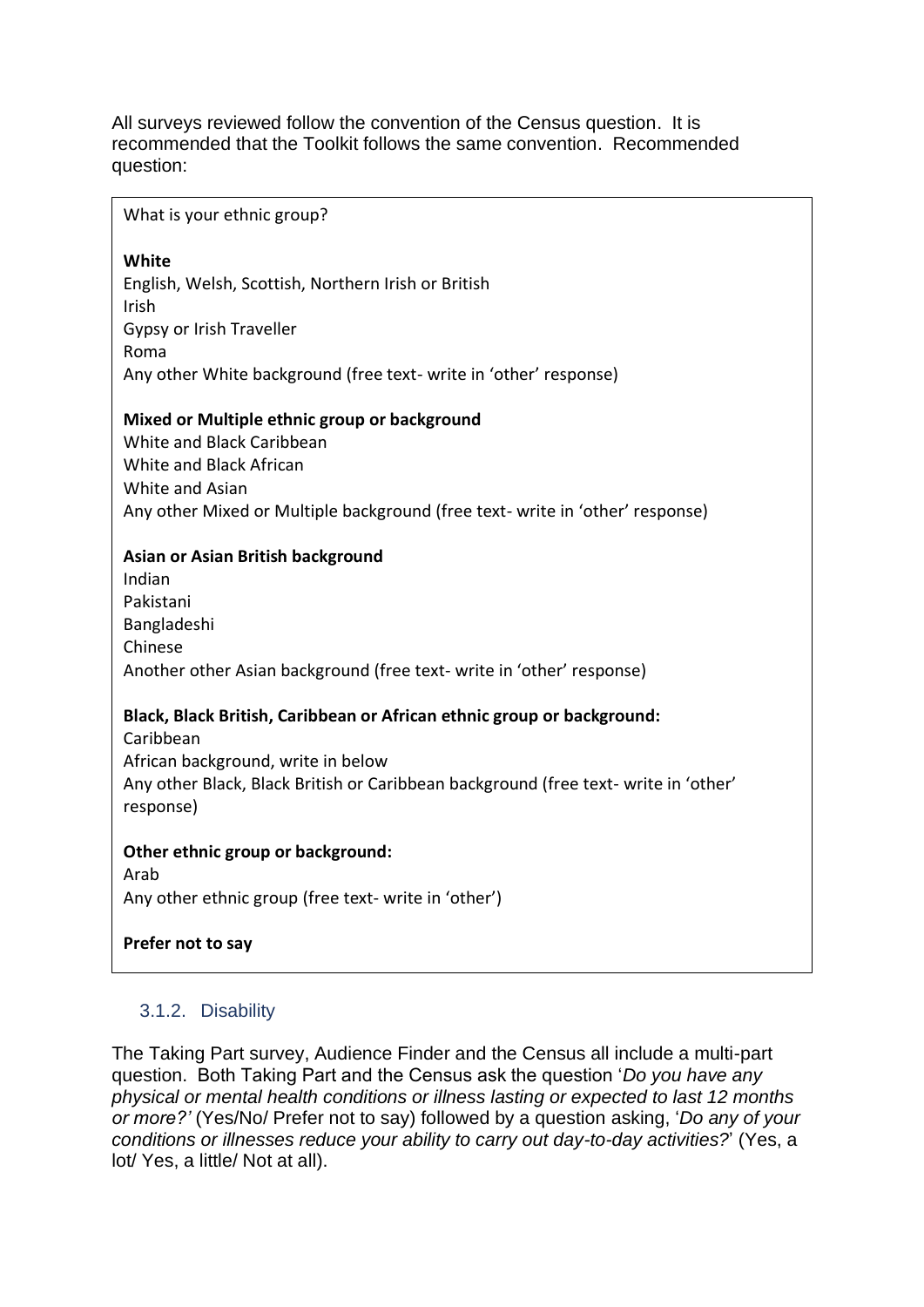Audience Finder asks, *'Do you identify as a D/deaf or disabled person, or have a long-term health condition?'* (Yes/ No/ Prefer Not to say) followed by, '*Are your activities limited because of a health problem or disability which has lasted, or is expected to last, at least 12 months?'* (Yes, limited a lot/ Yes, limited a little/ No/ Prefer not to say).

The NPO Annual Survey follows a similar convention to Audience Finder, which they described as following "the social model of disability" but does not have a follow up question. As we are trying to limit the number of questions being added to the survey, this approach is recommended here. Recommended question:

Do you identify as a D/deaf or Disabled person?

**Yes No Prefer not to say**

# <span id="page-6-0"></span>3.1.3. Sexual Orientation

When asking respondents to describe their sexual orientation, Taking Part and the Census both use the options: Heterosexual or Straight/Gay or Lesbian/Bisexual/Other Sexual Orientation. The NPO Annual Survey, following feedback from organisations and consultation from the LGBT foundation, amended their options to: Bisexual/Gay Man/Gay Woman or Lesbian/Heterosexual (or straight)/ Queer (or none of the above)/Prefer not to say. It is recommended that the Toolkit follows the consultation carried out by ACE, including the category 'Queer'. Recommended question:

Which of the following best describes your sexual orientation?

**Bisexual Gay Man Gay Woman (or Lesbian) Heterosexual (or Straight) Queer (or none of the above) Prefer not to say**

# <span id="page-6-1"></span>3.1.4. Religion

Neither Audience Finder nor the NPO Annual Survey collect data about the religion of respondents. This raises questions about whether this is a useful question for aggregating data; however, religion is a protected characteristic and may be relevant to some forms of cultural participation. Taking Part and the Census both ask the same question; it is therefore recommended that this question is used. Recommended question, if relevant: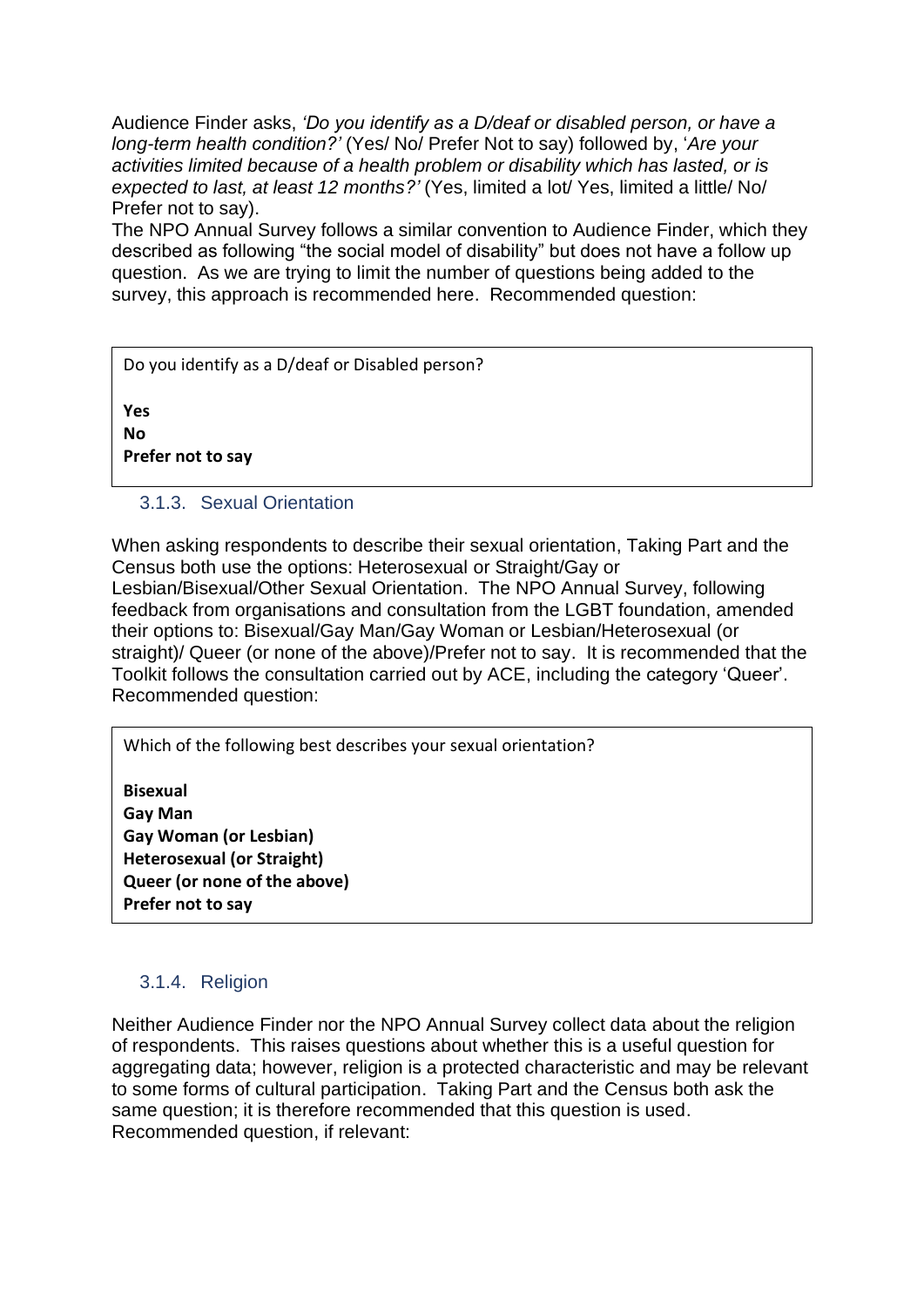What is your religion? **No religion Christian (including Church of England, Catholic, Protestant, and all other Christian denominations) Buddhist Hindu Jewish Muslim Sikh Any other religion (specify) Prefer not to say**

# <span id="page-7-0"></span>3.1.5. Socio-economic status or background

As recognised above, social class and its intersection with other protected characteristics is the biggest factor in the structuring of cultural participation and production in the UK. Recent work on data for social mobility has been helpful in clarifying relevant questions relating to a person's socio-economic status. In general, this is a combination of a person's socio-economic background and their socio-economic destination.

The Cabinet Office in 2018 recommended several questions to assess someone's socio-economic background:

- The type of school a person went to
- Whether a person was on Free School Meals as a child
- The parental qualifications and parental occupation of a person at age 14

The question about parental occupation at age 14 was considered the most robust and is recommended if only one question is to be used to assess someone's social background (Social Mobility Commission, 2021).

However, research commissioned by ACE and undertaken by Dr Susan Oman found, during a consultation with 15 NPOs, that this was the most difficult question for people to answer (Oman, 2019). This was because:

- 1) They did not know the answer
- 2) The question did not 'fit' their perception of their lives
- 3) They did not understand the relevance of the question or what it was intended for

This research found that if the context of the question was explained - why the question was being asked and what the data will be used for - the barriers to answering the question were alleviated (Oman, 2019). Consequently, the recommendation from this consultation was to include the question with the same wording as the Cabinet Office, with a contextual statement that explains the rationale behind the question; for example, "we are asking this question so we can better understand access to the arts and culture and what barriers there may be". This has since been adopted by the Social Mobility Commission (Social Mobility Commission,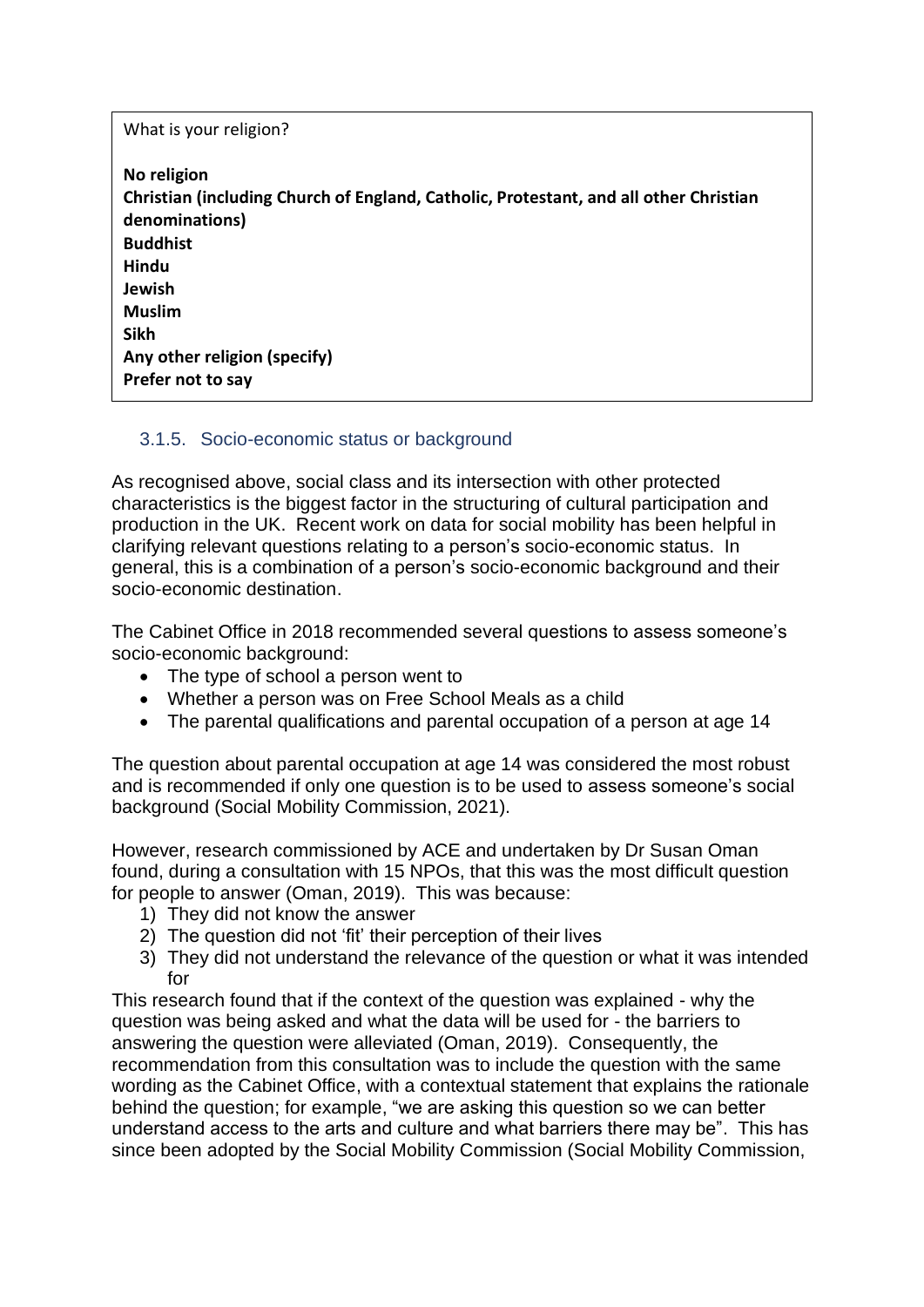2021). We may consider putting this as a precis before all demographics-focussed questions.

Recommended question:

What was the occupation of your main household earner when you were about aged 14?

We are asking this question so we can better understand access to the arts and culture and what barriers there may be.

- **Modern professional & traditional professional occupations** such as: teacher, nurse, physiotherapist, social worker, musician, police officer (sergeant or above), software designer, accountant, solicitor, medical practitioner, scientist, civil / mechanical engineer.
- **Senior, middle or junior managers or administrators** such as: finance manager, chief executive, large business owner, office manager, retail manager, bank manager, restaurant manager, warehouse manager.
- **Clerical and intermediate occupations** such as: secretary, personal assistant, call centre agent, clerical worker, nursery nurse.
- **Technical and craft occupations** such as: motor mechanic, plumber, printer, electrician, gardener, train driver.
- **Routine, semi-routine manual and service occupations** such as: postal worker, machine operative, security guard, caretaker, farm worker, catering assistant, sales assistant, HGV driver, cleaner, porter, packer, labourer, waiter/waitress, bar staff.
- **Long-term unemployed** (claimed Jobseeker's Allowance or earlier unemployment benefit for more than a year).
- **Small business owners** who employed less than 25 people such as: corner shop owners, small plumbing companies, retail shop owner, single restaurant or cafe owner, taxi owner, garage owner.
- **Other** such as: retired, this question does not apply to me, I don't know.
- **I prefer not to say**.

Answers to this question are then grouped into three socio-economic categories for analysis:

• **Professional backgrounds** – modern professional & traditional occupations; senior or junior managers or administrators.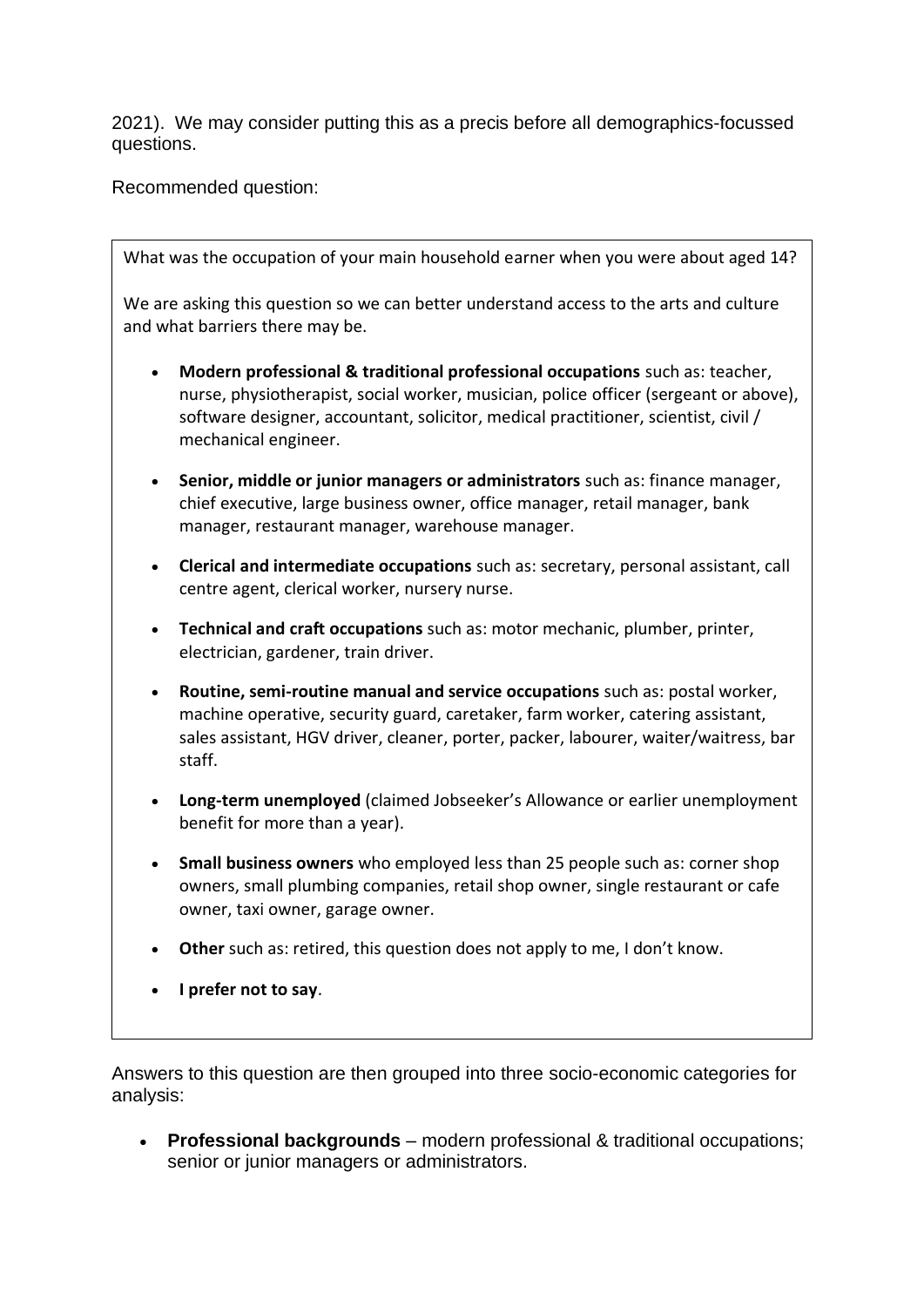- **Intermediate backgrounds** clerical and intermediate occupations; small business owners.
- **Lower socio-economic backgrounds** technical and craft occupations; routine, semi-routine manual and service occupations; long-term unemployed.
- **Exclude** other; I prefer not to say.

These can then be self-coded to the three-class version of the NS-SEC backgrounds to compare with other national datasets.

Social destination is generally understood through a person's level of education attainment, their current job role and type of work. Although, as the purpose of the question here is not to ascertain whether a person is upwardly mobile but what level of cultural participation they may have been exposed to, the latter might not be relevant for public surveys. However, it may be relevant to understand the diversity of self-assessors that are using the platform. Taking Part and the Census include questions on: education, asking the highest level of education attainment achieved; employment status, asking whether they are employed, self-employed, temporarily away from work, or on maternity/ paternity leave; as well as type of work, so asking the respondent to describe the nature of their work and job title. Taking Part also asks if, as part of their work, they were responsible for supervising others or managerial responsibilities. Audience Finder asks the question about employment status only. ACE is currently reviewing appropriate social destination questions for audiences, which we may be able to align with in the future.

For 'peer' reviewers or 'self' assessors, Oman's working paper highlighted that there are particular difficulties of classifying jobs within the cultural and creative industries as they do not easily align with other sectors. However, within ACE's Annual NPO survey, some broad categorisation of staff roles is offered, for example:

- Specialist Staff: those working within an area of artistic specialism. This includes directors, choreographers, producers, programmers, curators, conservators etc., and includes the artistic/ museum director. This category also includes educational, marketing and audience development staff.
- Managers: executive or senior management, for example chief executive, executive director, finance director, chief accountant, general manager, human resources manager and legal advisor.
- Artists: artists, dancers, actors, singers, musicians, writers, composers and designers, as well as any other producing artists.
- Other Staff: administrative and technical staff, for example finance, reception, box office or ticketing staff, and lighting or sound technicians.
- Board/ Governing Body: elected or appointed members who oversee the organisation's activities.

At present, it is not known how useful it would be to use these categories as it is anticipated that most people filling in the Toolkit survey as 'self' assessor or 'peer' reviewer would come under the 'specialist staff' category, although it would be interesting to see how this compares to 'artists' evaluating their own work.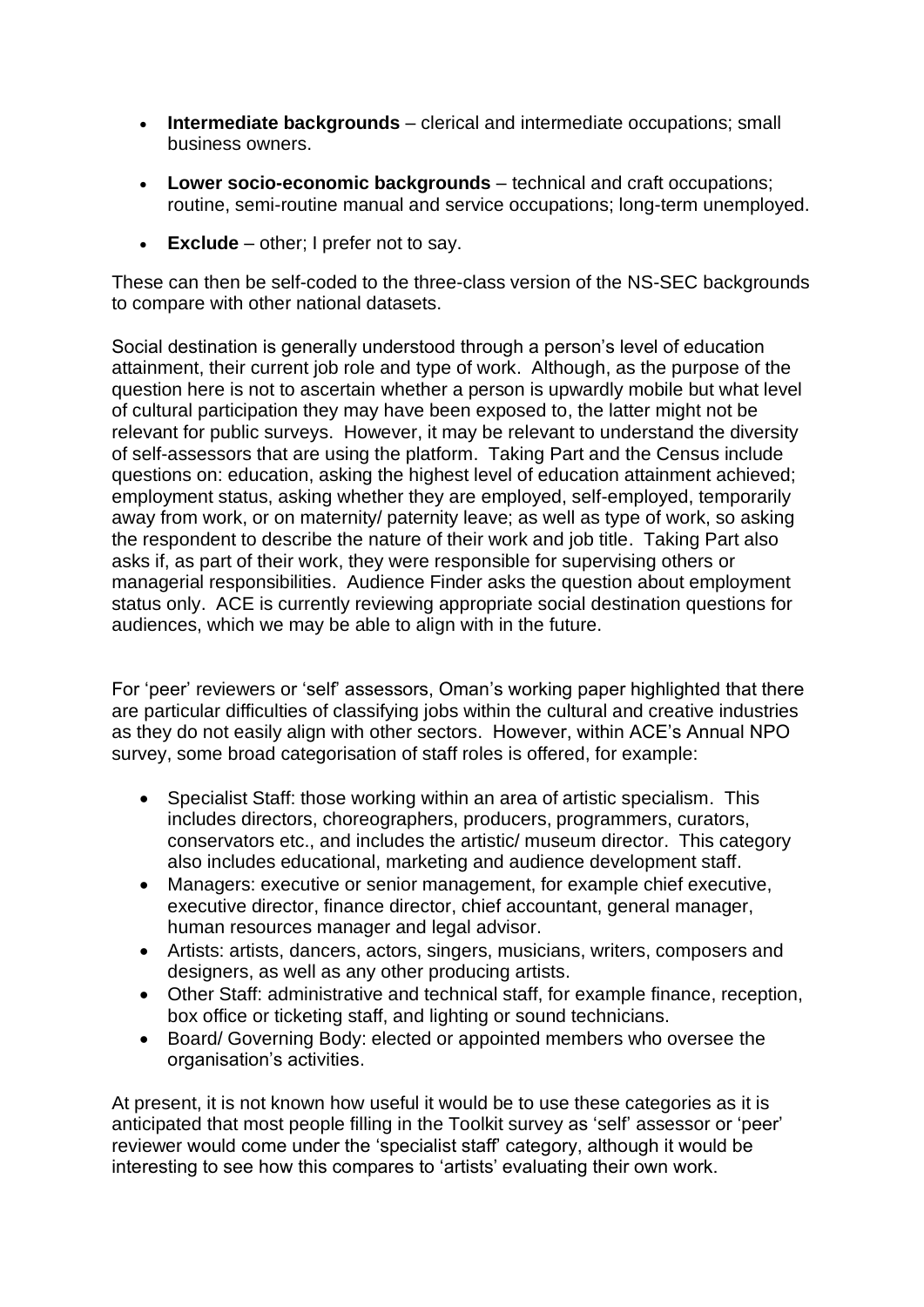## 4. Actions

Following a review by the CWC team, and consultation with colleagues at ACE, we have introduced the recommended questions on the protected characteristics of ethnicity, disability, sexual orientation, religion, and the recommended question on socio-economic background. At present we are unable to make recommendations for a question about the socio-economic destination or status of audience members. We will continue to review this in consultation with ACE.

The extended demographics questions have been set up in a template that users can select when creating a new evaluation. When selecting this template, all the protected characteristics questions will be included in the public survey by default.

Organisations can use these additional 5 demographic questions to provide further context to their Toolkit data. This will help organisations to gain a deeper understanding of their audiences and their experiences, and to think reflectively about the relevance and effectiveness of their programme for different audiences.

For now, we will not be including the extended demographics in the survey templates for self-assessors and peer reviewers. The additional data from the extended demographics questions will only offer insights when it is aggregated and analysed. This will not offer any immediate insight into evaluated works for the individual organisations who will be collecting this data, which is the primary focus of the Toolkit.

## <span id="page-10-0"></span>5. References

Arts Council England (2020a) E*quality, Diversity and the Creative Case: A Data Report 2019-2020.* Manchester: Arts Council England https://www.artscouncil.org.uk/sites/default/files/downloadfile/Strategy%202020\_2030%20Arts%20Council%20England.pdf

Arts Council England (2020b) Let's Create: Strategy 2020-2030. Manchester: Arts Council England

Bennett, Tony., Savage, Mike., Silva, Elizabeth., Warde, Alan., Gayo-Cal, Modesto., Wright, David. (2009) Culture, Class, Distinction. Oxford, New York: Routledge

Brook, O., O'Brien, D. and Taylor, M. (2018) Panic! Social Class, Taste and Inequalities in the Creative Industries. Create London. Available at: http://createlondon.org/wp-content/uploads/2018/04/Panic-Social-Class-Taste-and-Inequalities-in-the-Creative-Industries1.pdf

Cabinet Office (2018) Measuring Socio-economic Background in your Workforce: recommended measures for use by employers. London: Cabinet Office https://assets.publishing.service.gov.uk/government/uploads/system/uploads/attach